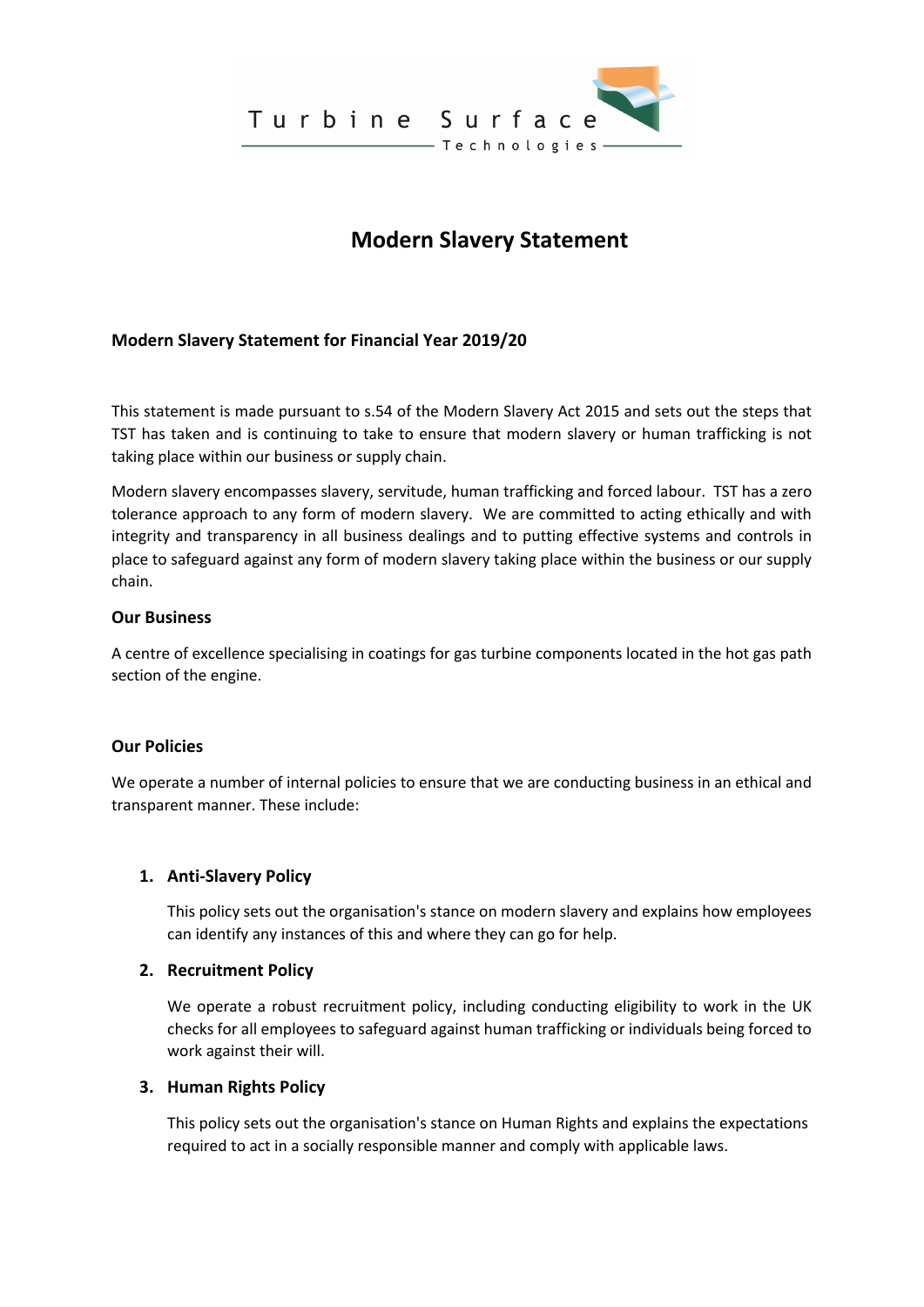

## **4. Code of Conduct**

This code explains the manner in which we behave as an organisation and how we expect our employees and suppliers to act.

# **Our Suppliers**

TST operates a supplier policy and maintains a preferred supplier list. We conduct due diligence on all suppliers before allowing them to become a preferred supplier. This due diligence includes an online search to ensure that particular organisation has never been convicted offences relating to modem slavery (and onsite audits include a review of working conditions). Our Anti-Slavery Policy forms part or our contract with all suppliers and they are required confirm that no part of their business operations contradicts this policy.

In addition to the above, as part of our contract with suppliers, we require that they confirm to us that

- 1. They have taken steps to eradicate modern slavery within their business
- 2. They hold their own suppliers to account over modern slavery
- 3. (For UK based suppliers) They pay their employees at least the national minimum wage/ national living wage (as appropriate)
- 4. (For international suppliers) They pay their employees any prevailing minimum wage applicable within their country of operations
- 5. We may terminate the contract at any time should any instances of modern slavery come to light

## **Training**

We regularly conduct training for our procurement/buying teams so that they understand the signs of modern slavery and what to do if they suspect that it is taking place within our supply chain.

## **Our Performance Indicators**

We will know the effectiveness of the steps that we are taking to ensure that slavery and/or human trafficking is not taking place within our business or supply chain if:

 $\triangleright$  No reports are received from employees, the public, or law enforcement agencies to indicate that modern slavery practices have been identified.